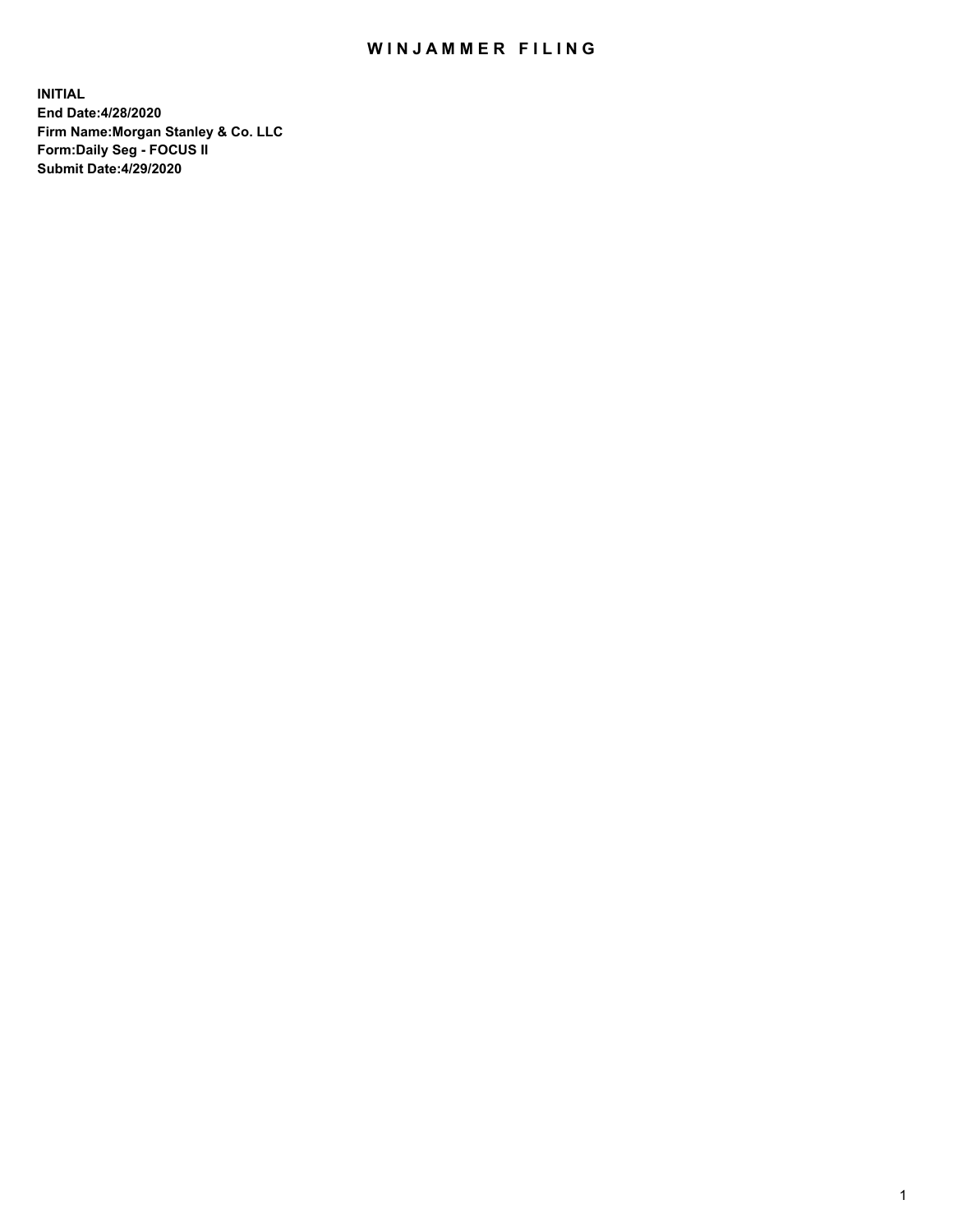**INITIAL End Date:4/28/2020 Firm Name:Morgan Stanley & Co. LLC Form:Daily Seg - FOCUS II Submit Date:4/29/2020 Daily Segregation - Cover Page**

| Name of Company                                                                                                                                                                                                                                                                                                                | Morgan Stanley & Co. LLC                                |
|--------------------------------------------------------------------------------------------------------------------------------------------------------------------------------------------------------------------------------------------------------------------------------------------------------------------------------|---------------------------------------------------------|
| <b>Contact Name</b>                                                                                                                                                                                                                                                                                                            | <b>Ikram Shah</b>                                       |
| <b>Contact Phone Number</b>                                                                                                                                                                                                                                                                                                    | 212-276-0963                                            |
| <b>Contact Email Address</b>                                                                                                                                                                                                                                                                                                   | Ikram.shah@morganstanley.com                            |
| FCM's Customer Segregated Funds Residual Interest Target (choose one):<br>a. Minimum dollar amount: ; or<br>b. Minimum percentage of customer segregated funds required:% ; or<br>c. Dollar amount range between: and; or<br>d. Percentage range of customer segregated funds required between:% and%.                         | 235,000,000<br><u>0</u><br><u>00</u><br><u>00</u>       |
| FCM's Customer Secured Amount Funds Residual Interest Target (choose one):<br>a. Minimum dollar amount: ; or<br>b. Minimum percentage of customer secured funds required:%; or<br>c. Dollar amount range between: and; or<br>d. Percentage range of customer secured funds required between:% and%.                            | 140,000,000<br><u>0</u><br><u>0 0</u><br>0 <sub>0</sub> |
| FCM's Cleared Swaps Customer Collateral Residual Interest Target (choose one):<br>a. Minimum dollar amount: ; or<br>b. Minimum percentage of cleared swaps customer collateral required:% ; or<br>c. Dollar amount range between: and; or<br>d. Percentage range of cleared swaps customer collateral required between:% and%. | 92,000,000<br><u>0</u><br><u>00</u><br>00               |

Attach supporting documents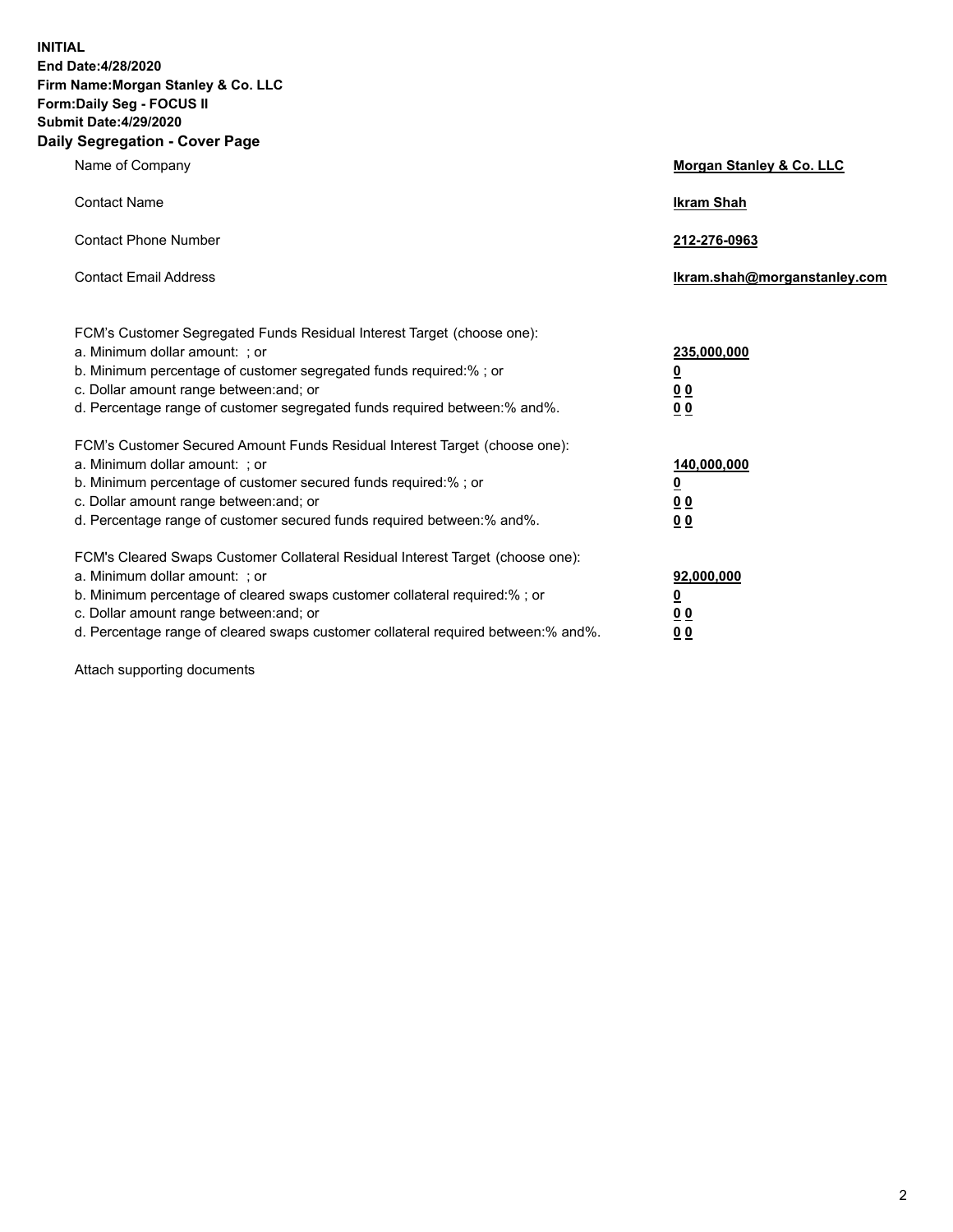## **INITIAL End Date:4/28/2020 Firm Name:Morgan Stanley & Co. LLC Form:Daily Seg - FOCUS II Submit Date:4/29/2020**

## **Daily Segregation - Secured Amounts**

|     | Foreign Futures and Foreign Options Secured Amounts                                                        |                                                  |
|-----|------------------------------------------------------------------------------------------------------------|--------------------------------------------------|
|     | Amount required to be set aside pursuant to law, rule or regulation of a foreign                           | $0$ [7305]                                       |
|     | government or a rule of a self-regulatory organization authorized thereunder                               |                                                  |
| 1.  | Net ledger balance - Foreign Futures and Foreign Option Trading - All Customers                            |                                                  |
|     | A. Cash                                                                                                    | 4,660,065,894 [7315]                             |
|     | B. Securities (at market)                                                                                  | 2,718,893,465 [7317]                             |
| 2.  | Net unrealized profit (loss) in open futures contracts traded on a foreign board of trade                  | $-153,751,416$ [7325]                            |
| 3.  | Exchange traded options                                                                                    |                                                  |
|     | a. Market value of open option contracts purchased on a foreign board of trade                             | 15,395,224 [7335]                                |
|     | b. Market value of open contracts granted (sold) on a foreign board of trade                               | -19,001,029 [7337]                               |
| 4.  | Net equity (deficit) (add lines 1. 2. and 3.)                                                              | 7,221,602,138 [7345]                             |
| 5.  | Account liquidating to a deficit and account with a debit balances - gross amount                          | 151,986,262 [7351]                               |
|     | Less: amount offset by customer owned securities                                                           | <u>-151,033,530</u> [7352] <b>952,732</b> [7354] |
| 6.  | Amount required to be set aside as the secured amount - Net Liquidating Equity                             | 7,222,554,870 [7355]                             |
|     | Method (add lines 4 and 5)                                                                                 |                                                  |
| 7.  | Greater of amount required to be set aside pursuant to foreign jurisdiction (above) or line<br>6.          | 7,222,554,870 [7360]                             |
|     | FUNDS DEPOSITED IN SEPARATE REGULATION 30.7 ACCOUNTS                                                       |                                                  |
| 1.  | Cash in banks                                                                                              |                                                  |
|     | A. Banks located in the United States                                                                      | 768,410,628 [7500]                               |
|     | B. Other banks qualified under Regulation 30.7                                                             | 223,411,530 [7520] 991,822,158                   |
|     |                                                                                                            | [7530]                                           |
| 2.  | <b>Securities</b>                                                                                          |                                                  |
|     | A. In safekeeping with banks located in the United States                                                  | 666,927,444 [7540]                               |
|     | B. In safekeeping with other banks qualified under Regulation 30.7                                         | 0 [7560] 666,927,444 [7570]                      |
| 3.  | Equities with registered futures commission merchants                                                      |                                                  |
|     | A. Cash                                                                                                    | 11,656,717 [7580]                                |
|     | <b>B.</b> Securities                                                                                       | $0$ [7590]                                       |
|     | C. Unrealized gain (loss) on open futures contracts                                                        | 2,237,678 [7600]                                 |
|     | D. Value of long option contracts                                                                          | $0$ [7610]                                       |
|     | E. Value of short option contracts                                                                         | 0 [7615] 13,894,395 [7620]                       |
| 4.  | Amounts held by clearing organizations of foreign boards of trade                                          |                                                  |
|     | A. Cash                                                                                                    | $0$ [7640]                                       |
|     | <b>B.</b> Securities                                                                                       | $0$ [7650]                                       |
|     | C. Amount due to (from) clearing organization - daily variation                                            | $0$ [7660]                                       |
|     | D. Value of long option contracts                                                                          | $0$ [7670]                                       |
|     | E. Value of short option contracts                                                                         | 0 [7675] 0 [7680]                                |
| 5.  | Amounts held by members of foreign boards of trade                                                         |                                                  |
|     | A. Cash                                                                                                    | 3,958,455,004 [7700]                             |
|     | <b>B.</b> Securities                                                                                       | 2,051,966,021 [7710]                             |
|     | C. Unrealized gain (loss) on open futures contracts                                                        | $-155,989,094$ [7720]                            |
|     | D. Value of long option contracts                                                                          | 15,395,224 [7730]                                |
|     | E. Value of short option contracts                                                                         | -19,001,029 [7735] 5,850,826,126                 |
|     |                                                                                                            | $[7740]$                                         |
| 6.  | Amounts with other depositories designated by a foreign board of trade                                     | $0$ [7760]                                       |
| 7.  | Segregated funds on hand                                                                                   | $0$ [7765]                                       |
| 8.  | Total funds in separate section 30.7 accounts                                                              | 7,523,470,123 [7770]                             |
| 9.  | Excess (deficiency) Set Aside for Secured Amount (subtract line 7 Secured Statement<br>Page 1 from Line 8) | 300,915,253 [7380]                               |
| 10. | Management Target Amount for Excess funds in separate section 30.7 accounts                                | 140,000,000 [7780]                               |

11. Excess (deficiency) funds in separate 30.7 accounts over (under) Management Target **160,915,253** [7785]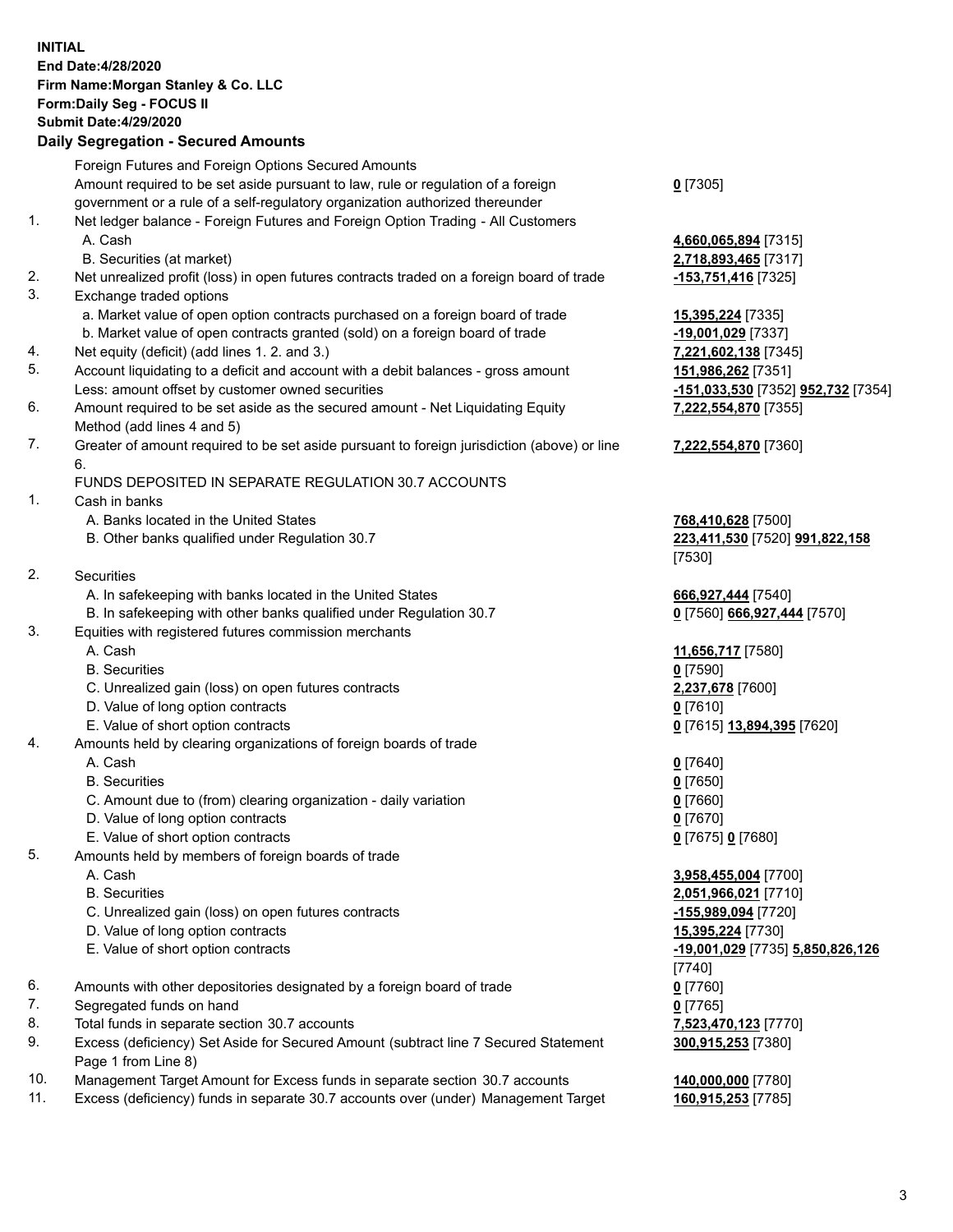**INITIAL End Date:4/28/2020 Firm Name:Morgan Stanley & Co. LLC Form:Daily Seg - FOCUS II Submit Date:4/29/2020 Daily Segregation - Segregation Statement** SEGREGATION REQUIREMENTS(Section 4d(2) of the CEAct) 1. Net ledger balance A. Cash **9,502,588,491** [7010] B. Securities (at market) **8,472,669,944** [7020] 2. Net unrealized profit (loss) in open futures contracts traded on a contract market **8,151,832,279** [7030] 3. Exchange traded options A. Add market value of open option contracts purchased on a contract market **843,833,606** [7032] B. Deduct market value of open option contracts granted (sold) on a contract market **-667,725,332** [7033] 4. Net equity (deficit) (add lines 1, 2 and 3) **26,303,198,988** [7040] 5. Accounts liquidating to a deficit and accounts with debit balances - gross amount **236,788,854** [7045] Less: amount offset by customer securities **-230,740,271** [7047] **6,048,583** [7050] 6. Amount required to be segregated (add lines 4 and 5) **26,309,247,571** [7060] FUNDS IN SEGREGATED ACCOUNTS 7. Deposited in segregated funds bank accounts A. Cash **4,637,184,684** [7070] B. Securities representing investments of customers' funds (at market) **0** [7080] C. Securities held for particular customers or option customers in lieu of cash (at market) **1,240,338,683** [7090] 8. Margins on deposit with derivatives clearing organizations of contract markets A. Cash **13,624,686,083** [7100] B. Securities representing investments of customers' funds (at market) **0** [7110] C. Securities held for particular customers or option customers in lieu of cash (at market) **7,232,331,261** [7120] 9. Net settlement from (to) derivatives clearing organizations of contract markets **77,191,161** [7130] 10. Exchange traded options A. Value of open long option contracts **843,833,606** [7132] B. Value of open short option contracts **-667,725,332** [7133] 11. Net equities with other FCMs A. Net liquidating equity **12,664,630** [7140] B. Securities representing investments of customers' funds (at market) **0** [7160] C. Securities held for particular customers or option customers in lieu of cash (at market) **0** [7170] 12. Segregated funds on hand **0** [7150] 13. Total amount in segregation (add lines 7 through 12) **27,000,504,776** [7180] 14. Excess (deficiency) funds in segregation (subtract line 6 from line 13) **691,257,205** [7190]

- 15. Management Target Amount for Excess funds in segregation **235,000,000** [7194]
- 16. Excess (deficiency) funds in segregation over (under) Management Target Amount Excess

**456,257,205** [7198]